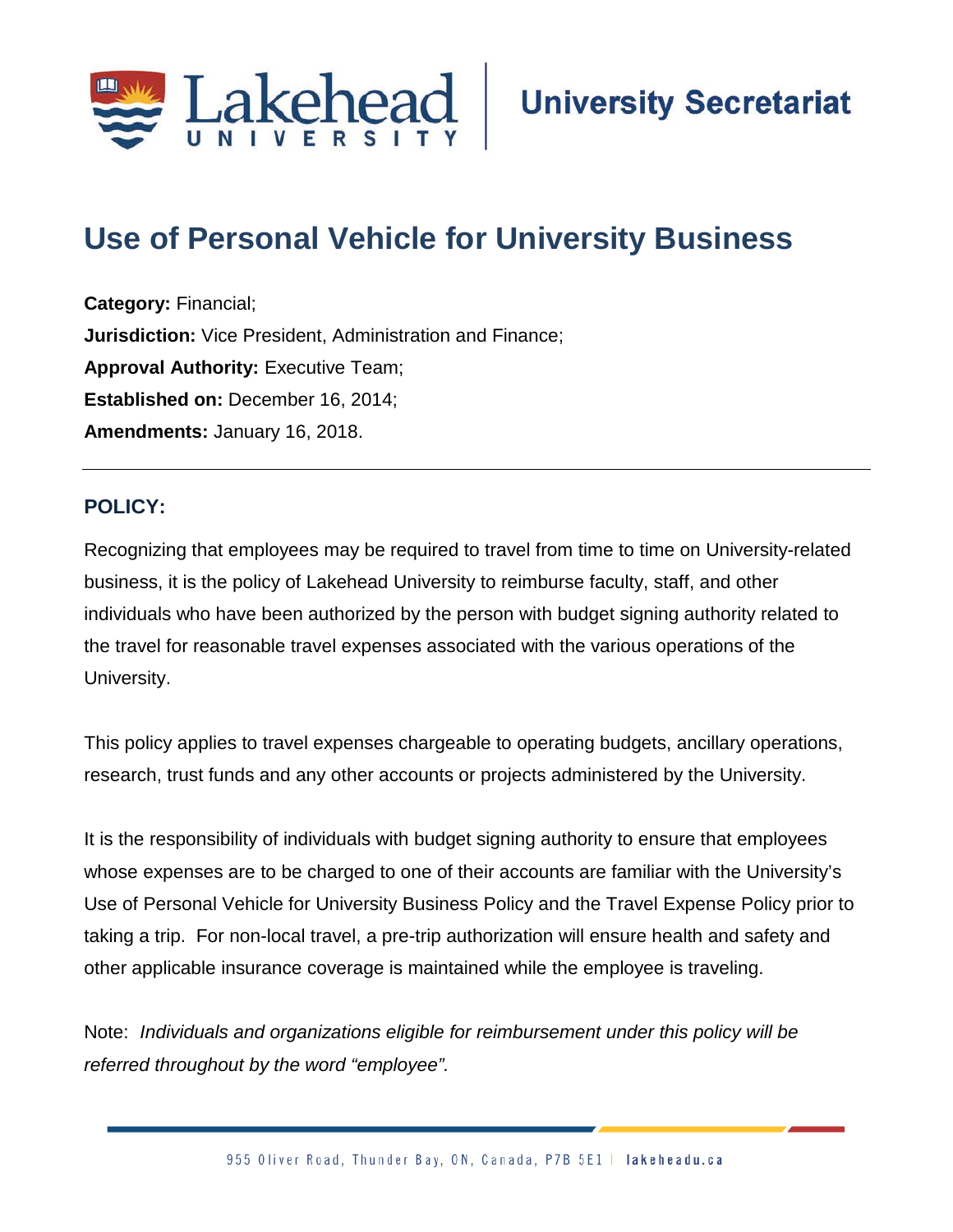## **GENERAL:**

1. Use of Personal Vehicle

Only expenses related to University business are covered by this policy and expenses of a personal nature will not be reimbursed. When it is necessary to travel on University business by personal vehicle, the employee is entitled to be reimbursed at the prevailing University mileage rate (See Appendix A of Lakehead's Travel Expense Policy). The reimbursement rate will be reviewed periodically and will be adjusted as circumstances warrant on the basis of the change in the Consumer Price Index (CPI) for Thunder Bay.

In general, local mileage for occasional trips by a staff member is not claimable. Where staff members make frequent trips in the normal performance of their duties, special consideration may be given on prior approval by their supervisors. Standard distances have been established for travel between Lakehead University facilities (see distance schedule). Department Heads may authorize drivers to use a personal or other private vehicle for official University business.

Employees who are authorized drivers will be reimbursed by the University for University business-related expenses provided the following conditions are met:

- a. The driver must hold a valid driver's license within the jurisdiction in which the vehicle is being operated.
- b. The driver must be insured for the use of his/her motor vehicle under a standard automobile policy for third party liability, including passenger hazard to a limit of not less than \$1,000,000.
- c. The driver must be prepared to provide proof of said personal automobile insurance.
- d. The driver's/vehicle's personal auto insurance provides primary insurance with minimum liability coverage of \$1,000,000.
- e. The driver is responsible for the personal auto insurance deductible(s).
- f. A University accident report must be filed if there are personal injuries to anyone involved in an accident or if non-University property is damaged, other than the driver's vehicle.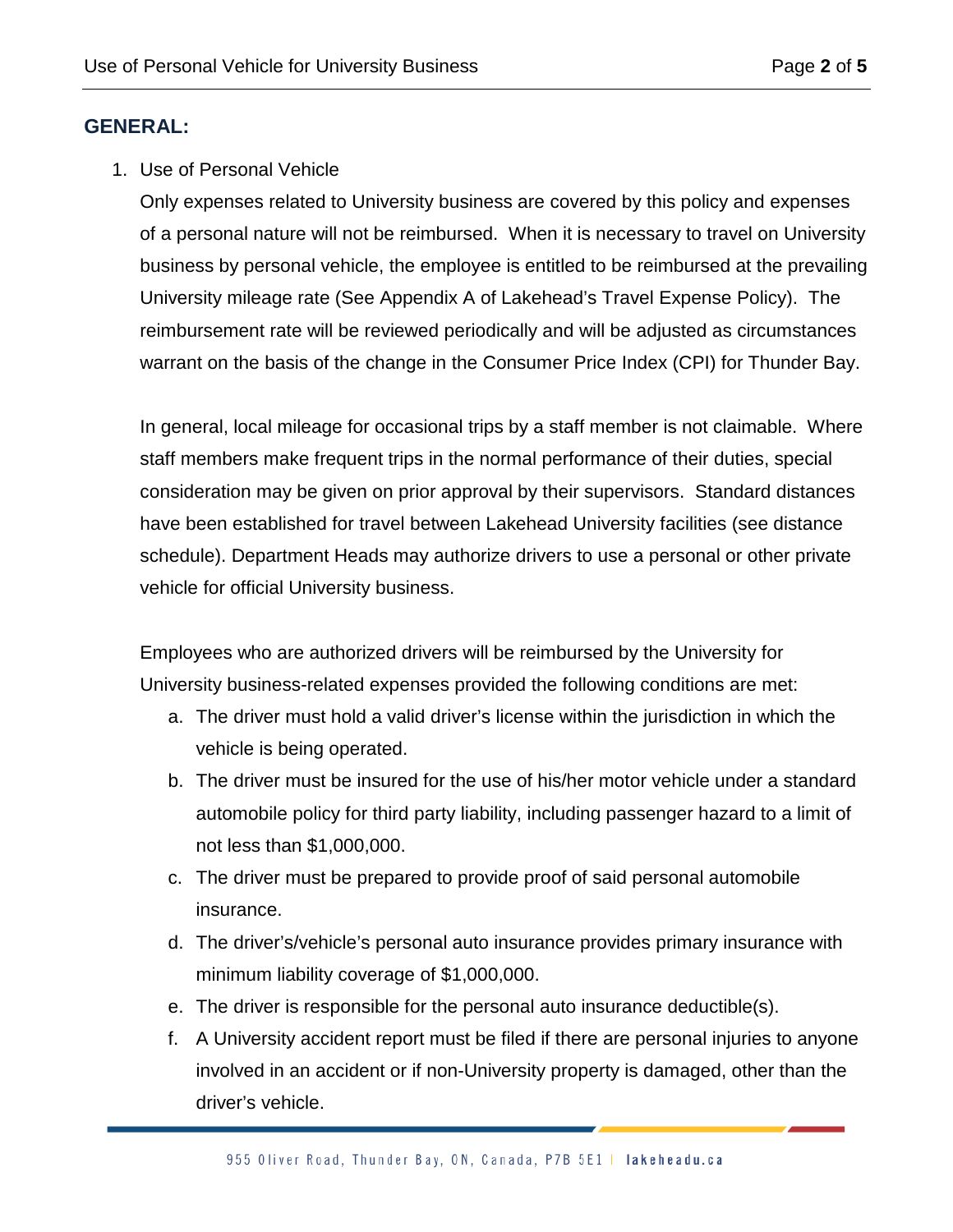- g. The driver's insurance Agent is aware that the driver is using his/her vehicle on University business.
- h. Minimum coverage must be maintained at all times while using the vehicle on University business.

The claim shall be submitted on a Mileage Expense Statement and must be approved in the normal fashion. Information on the purpose of the trip and the destination(s) shall be outlined. For non-local travel, if travel by personal vehicle is desired by the employee and the destination is serviced by regular air service, the University will pay the lesser of the current approved mileage rate or the regular air fare normally payable by the University, provided it is mutually agreed with the appropriate signing authority. All traffic violations (e.g. speeding tickets, parking tickets) are ineligible for reimbursement. Mileage allowance will be paid for only one personally-owned vehicle where employees traveling together could reasonably be expected to travel in one vehicle. Premium increases due to any violations and/or accidents are the responsibility of the employee.

Under no circumstances shall the University have any liability whatsoever with respect to claims arising from injury, death, or property damage or loss associated with the use of personal vehicles on University business.

#### 2. Currency

All Lakehead University employees will be reimbursed in Canadian funds equivalent to the actual expenses claimed.

#### **REPORTING PROCEDURES & APPROVALS:**

- 1. Mileage Expense Statement
	- a) Mileage Expense Statements shall be submitted on a monthly basis. These expense statements must properly detail the purpose, from and to locations, and dates of such travel. They should also identify the University Budget Account to be charged and are to be approved by the appropriate budget signing authority.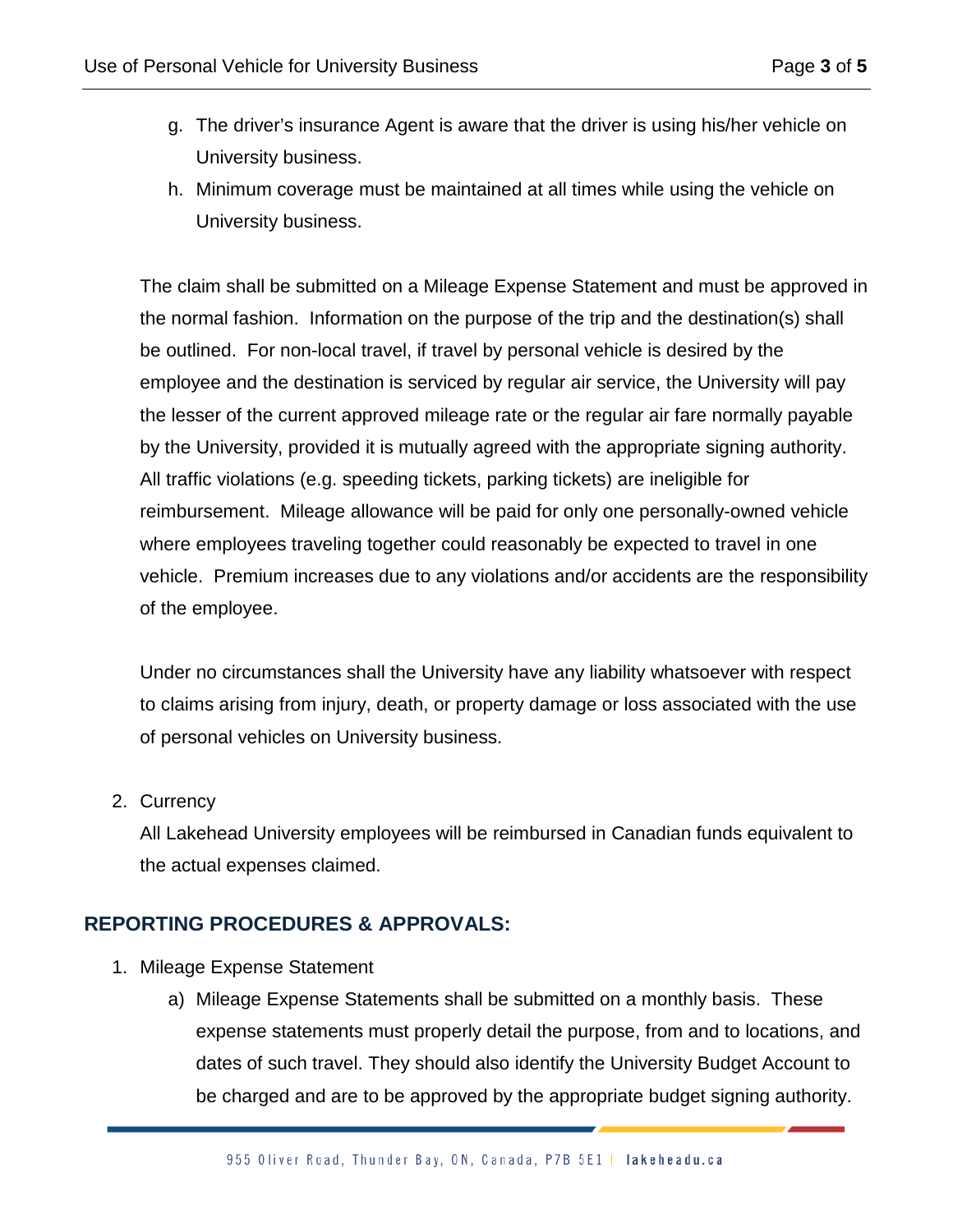b) The University will not reimburse claims for travel expenses that are older than six (6) months.

Note: *Reimbursement of expenses does not itself constitute final approval and all expense statements are subject to audit and subsequent adjustment if necessary.*

- 2. Signing Authorities
	- a. Normally the signing authority is the individual responsible for the budget account to be charged. The individual approving the expense statement is responsible for ensuring that the expenses are for University purposes and that they comply with this policy. Signing approval limits are the same as those specified in the Approval Authority Policy. [\(http://finance.lakeheadu.ca/all-policies/\)](http://finance.lakeheadu.ca/all-policies/)
	- b. Expenses incurred by the grantee or principal investigator of a research grant or contract shall be approved by his/her Department Chair/Director. Such approval will provide the necessary audit verification that the expenses incurred conform to the policy guidelines but will not restrict the grantee or principal investigator from deciding whether a particular trip is appropriate.

UNDER NO CIRCUMSTANCES MAY AN EMPLOYEE AUTHORIZE HIS/HER OWN TRAVEL EXPENSES.

# **Policy Interpretation**

Associate Vice-President Financial Services is responsible for clarifying all aspects of this policy as required.

Vice-President (Administration & Finance) will review this policy within three (3) years to determine whether amendments are necessary.

# **Appendix A – Distance Schedule**

Thunder Bay Main Campus to Thunder Bay Airport 16 kms return